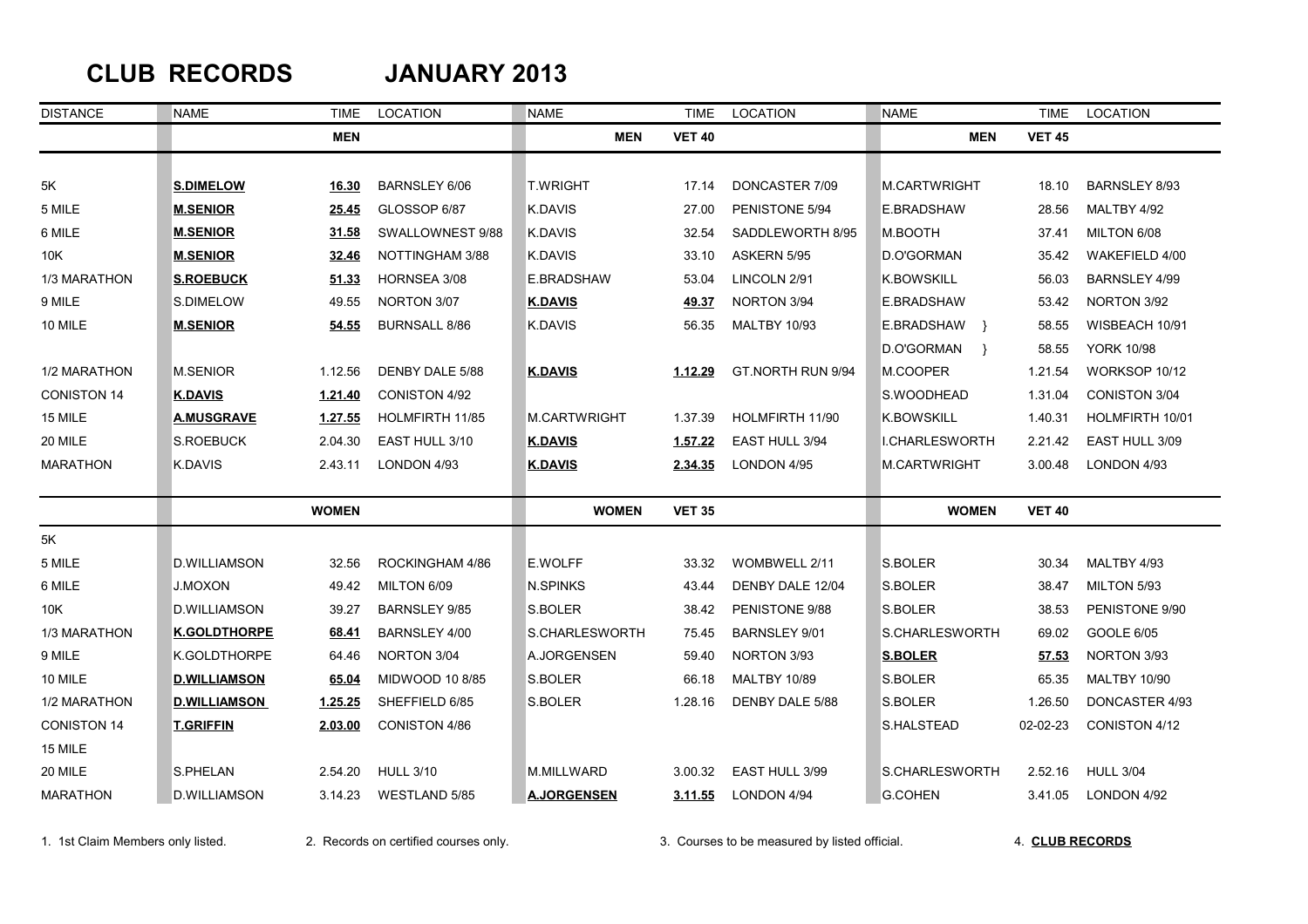### **CLUB RECORDS JANUARY 2013**

| <b>DISTANCE</b>                   | <b>NAME</b>       | <b>TIME</b>   | LOCATION                              | <b>NAME</b>         | TIME          | LOCATION                                      | <b>NAME</b>         | TIME            | LOCATION               |
|-----------------------------------|-------------------|---------------|---------------------------------------|---------------------|---------------|-----------------------------------------------|---------------------|-----------------|------------------------|
|                                   | <b>MEN</b>        | <b>VET 50</b> |                                       | <b>MEN</b>          | <b>VET 55</b> |                                               | <b>MEN</b>          | <b>VET 60</b>   |                        |
|                                   |                   |               |                                       |                     |               |                                               |                     |                 |                        |
| 5K                                | D.O'GORMAN        | 17.23         | RETFORD 5/03                          | <b>M.CARTWRIGHT</b> | 19.24         | MEXBOROUGH 7/01                               | <b>M.CARTWRIGHT</b> | 20.57           | DONCASTER 7/06         |
| 5 MILE                            | D.O'GORMAN        | 28.22         | WOMBWELL 5/01                         | S.FRITH             | 31.30         | OXSPRING 4/09                                 | M.CARTWRIGHT        | 33.17           | OXSPRING 9/06          |
| 6 MILE                            | <b>B.INNES</b>    | 38.22         | DENBY DALE 12/00                      | S.FRITH             | 39-16         | MILTON 6/10                                   | M.CARTWRIGHT        | 41.58           | ROTHER VAL 10/06       |
| 10K                               | D.O'GORMAN        | 34.35         | PERCY PUD 12/01                       | S.FRITH             | 40.18         | ROTHWELL 5/10                                 | S.FRITH             | 42.21           | BARNSLEY 11/12         |
| 1/3 MARATHON                      | <b>B.INNES</b>    | 56.53         | BARNSLEY 4/02                         | S.FRITH             | 57.52         | HORNSEA 4/10                                  | R.BROWN             | 66.51           | BARNSLEY 9/01          |
| 9 MILE                            | D.BATTY           | 57.27         | NORTON 3/96                           | S.FRITH             | 59.07         | NORTON 3/10                                   | R.BROWN             | 62.56           | NORTON 3/01            |
| 10 MILE                           | M.BOOTH           | 65.36         | CHESTERFIELD 8/12                     | S.STOREY            | 64-16         | GOSFORTH 6/12                                 | S.FRITH             | 67.47           | SNAKE LANE 2/13        |
| 1/2 MARATHON                      | <b>B.INNES</b>    | 1.22.11       | WORKSOP 11/02                         | D.O'GORMAN          | 1.24.09       | SHEFFIELD 4/10                                | <b>K.GORDON</b>     | 1.35.12         | <b>FLORIDA 01/2011</b> |
| <b>CONISTON 14</b>                | S.WOODHEAD        | 1.37.27       | <b>CONISTON 3/08</b>                  |                     |               |                                               | S.MILLWOOD          | 1.51.37         | <b>CONISTON 3/09</b>   |
| 15 MILE                           | <b>D.BATTY</b>    | 1.44.27       | HOLMFIRTH 10/95                       | S.FRITH             | 1.43.14       | HOLMFIRTH 10/09                               | R.BROWN             | 1.57.59         | HOLMFIRTH 10/01        |
| 20 MILE                           | R.BROWN           | 2.30.13       | EAST HULL 3/93                        | S.FRITH             | 2.22.15       | EAST HULL 3/10                                | R.BROWN             | 2.38.08         | EAST HULL 3/01         |
| <b>MARATHON</b>                   | <b>B.INNES</b>    | 3.05.17       | SHEFFIELD 4/02                        | R.BROWN             | 3.25.15       | LONDON 4/96                                   | R.BROWN             | 3.33.51         | LONDON 4/01            |
|                                   |                   |               |                                       |                     |               |                                               |                     |                 |                        |
|                                   | <b>WOMEN</b>      | <b>VET 45</b> |                                       | <b>WOMEN</b>        | <b>VET 50</b> |                                               | <b>WOMEN</b>        | <b>VET 55</b>   |                        |
| 5K                                |                   |               |                                       | <u>J.BUCKLEY</u>    | <u>17.57</u>  | <b>YORK 8/08</b>                              | <b>J.BUCKLEY</b>    | 17.57           | DONCASTER 07/11        |
| 5 MILE                            | S.CHARLESWORTH    | 38.11         | OXSPRING 3/11                         | <u>J.BUCKLEY</u>    | 29.59         | BRADFIELD 4/11                                | <b>J.BUCKLEY</b>    | 40.12           | CUSWORTH 10/11         |
| 6 MILE                            | <b>J.WELBOURN</b> | 41.40         | MILTON 5/95                           | <b>J.BUCKLEY</b>    | 37.01         | MILTON 6/08                                   | S.HIGHAM            | 48.37           | DENBY DALE 12/04       |
| 10K                               | S.BOLER           | 39.05         | BARNSLEY 11/94                        | <b>J.BUCKLEY</b>    | 37.19         | ROTHWELL 4/08                                 | S.HIGHAM            | 47.45           | PERCY PUD 12/04        |
| 1/3 MARATHON                      | S.HIGHAM          | 69.23         | <b>BARNSLEY 4/99</b>                  | S.HIGHAM            | 70.28         | BARNSLEY 4/02                                 | S.HIGHAM            | 72.05           | GOOLE 6/05             |
| 9 MILE                            | S.CHARLESWORTH    | 69.41         | NORTON 3/09                           | S.HIGHAM            | 72.38         | NORTON 3/04                                   | S.HIGHAM            | 71.07           | NORTON 3/06            |
| 10 MILE                           | S.CHARLESWORTH    | 79.23         | FERRIBY 1/09                          | P.SENIOR            | 81.51         | <b>MALTBY 10/91</b>                           | S.HIGHAM            | 84.08           | FERRIBY 1/07           |
| 1/2 MARATHON                      | S.CHARLESWORTH    | 1.49.04       | SHEFFIELD 3/11                        | S.HIGHAM            | 1.46.37       | WORKSOP 10/00                                 | S.HIGHAM            | 1.45.34         | SHEFFIELD 5/05         |
| <b>CONISTON 14</b>                | <b>C.SKEENE</b>   | 02-06-22      | CONISTON 4/12                         |                     |               |                                               | S.HIGHAM            | 2.00.07         | CONISTON 3/07          |
| 15 MILE                           |                   |               |                                       |                     |               |                                               |                     |                 |                        |
| 20 MILE                           | <b>S.HIGHAM</b>   | 2.49.27       | EAST HULL 3/99                        | S.HIGHAM            | 2.52.31       | <b>HULL 3/04</b>                              |                     |                 |                        |
| <b>MARATHON</b>                   | S.HIGHAM          | 3.59.13       | LONDON 4/99                           | S.HIGHAM            | 3.57.11       | LONDON 4/04                                   |                     |                 |                        |
| 1. 1st Claim Members only listed. |                   |               | 2. Records on certified courses only. |                     |               | 3. Courses to be measured by listed official. | UK best ever time   | 4. CLUB RECORDS |                        |